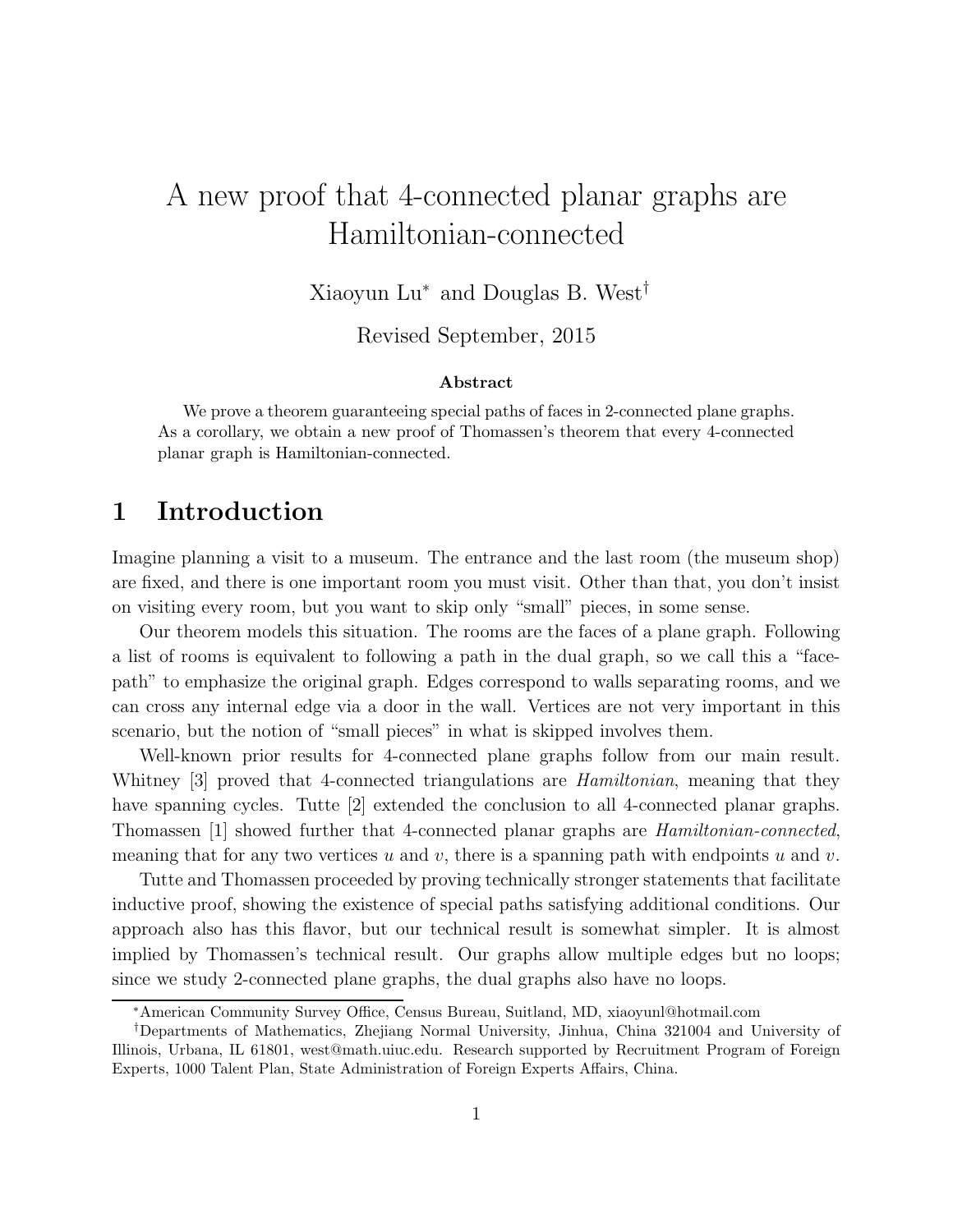Stating our theorem requires additional terminology. A subgraph  $G'$  of a graph  $G$  is a thin subgraph of G if every block of G' has at most three vertices that have neighbors in  $G$ outside the block. Such vertices are boundary vertices of the block.

Given a plane graph G, let  $\hat{F}$  denote the unbounded face of G, and let  $\hat{C}$  denote the boundary of  $\hat{F}$ ; in a 2-connected plane graph,  $\hat{C}$  is a cycle. The weak dual of G is the subgraph  $\hat{G}$  obtained from the dual graph  $G^*$  by deleting the vertex corresponding to  $\hat{F}$ .

Faces are *adjacent* if they share an edge. A *face-path* in  $G$  is a list of faces whose corresponding dual vertices form a path in  $G^*$  in that order. When P is a face-path in  $G$ , let  $P^*$  denote the corresponding path in  $G^*$ . With  $E(P^*)$  being the edge set of that dual path, let  $E(P)$  denote the corresponding edges of G; these are the edges of G crossed while following P in G (Fig. 1 shows  $E(P)$  in bold). A face-path P is a thick face-path if  $G-\hat{E}(P)$ is a thin subgraph of G. We seek a thick face-path that begins with the unbounded face  $\hat{F}$ , crosses a specified edge e of  $\hat{C}$  to the bounded face  $F_e$ , and ends at a specified bounded face B. Such a path is a thick  $[e, B]$ -face-path. Fig. 1 shows a thick  $[e, B]$ -face-path, denoted P.



Figure 1: A thick  $[e, B]$ -face-path through F

A stronger conclusion is needed for an inductive proof. We could seek a thick  $[e, B]$ -facepath inductively as follows. Let  $G' = G - e$ , with  $e = ab$ . In the case that G' is 2-connected, let  $e'$  be an external edge of  $G'$  that is not external in  $G$ , incident to  $a$ . Let  $P'$  be a thick  $[e', B]$ -face-path in G', and prepend the step across e to form P in G. In Fig. 1, P' could differ from  $P$  by going directly from  $A$  to  $B$  instead of the last three steps. In that case  $b$  lies in a block of  $G' - \hat{E}(P')$  having three boundary vertices as a subgraph of  $G'$ , but b becomes a fourth boundary vertex in a block of  $G - \hat{E}(P)$  as a subgraph of G when e is restored.

To overcome the difficulty and obtain an inductive proof, we specify another face to visit along the way (the "important" room in the museum). An  $[e, F, B]$ -face-path is an  $[e, B]$ face-path in G that visits a specified face F. We will seek a thick  $[e, F, B]$ -face-path for a face F that touches  $\hat{C}$ , where a face of G touches a subgraph G' if the face and G' share at least one vertex (see Fig. 1; note that neighboring faces still must have a common edge). Our main result is the following.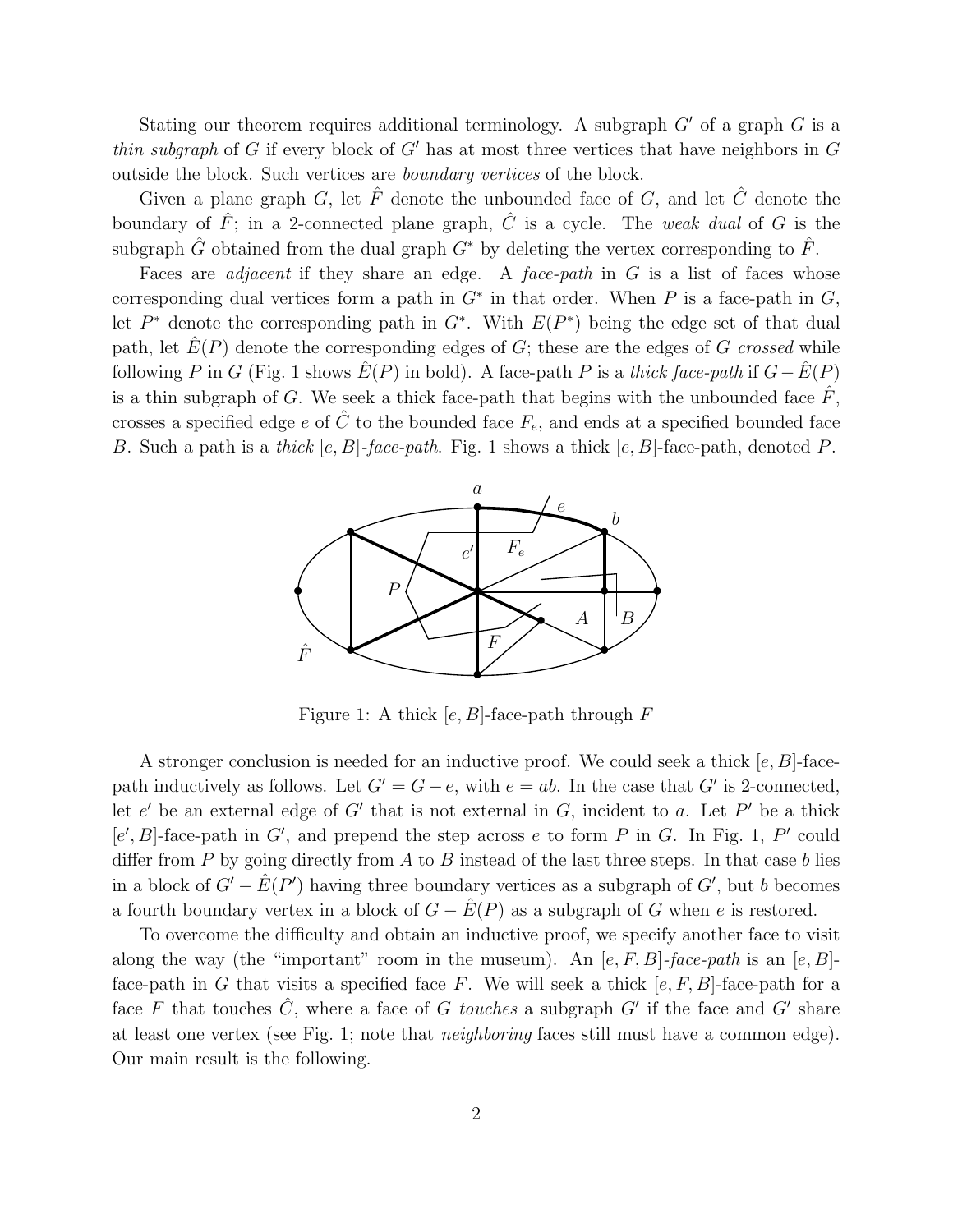**Theorem 1.1.** Given a 2-connected plane graph G with external cycle  $\hat{C}$ , let e be an edge of  $\hat{C}$ , let B be a bounded face of G, and let F be a bounded face touching  $\hat{C}$ . If F lies on some  $[e, B]$ -face-path, then G has a thick  $[e, F, B]$ -face-path.

#### Corollary 1.2. (Thomassen [1]) Every 4-connected planar graph is Hamiltonian-connected.

*Proof.* Given vertices x and y in a 4-connected (simple) planar graph  $H$ ; we seek a spanning x, y-path. Embed H with x on the outer face. Let G be the dual of H, drawn so that the face  $\hat{F}$  corresponding to x is the unbounded face. Let e be an edge of the boundary  $\hat{C}$  of  $\hat{F}$ in G, bounding  $\hat{F}$  and  $F_e$ . Let B be the face of G that is dual to y. Since  $d_H(x) \geq 4$ , in G some face F not in  $\{F_e, B\}$  has a boundary edge on  $\hat{C}$ .

Since it is the dual of a loopless planar graph, G is 2-connected. Since  $H-x$  is 3-connected, F lies on some  $[e, B]$ -face-path. Hence by Theorem 1.1, G has a thick  $[e, F, B]$ -face-path P; Fig. 2 illustrates this with  $E(P)$  in bold. Vertices of H are solid; those of G are hollow. If P visits all faces of G, then  $P^*$  is a Hamiltonian x, y-path in H.



Figure 2: Thick  $[e, F, B]$ -face-path missing a region R

Otherwise, P misses some face of G. Hence  $G - \hat{E}(P)$  has a bounded face. Let R be a maximal bounded region not entered by  $P$ , that is, a union of faces in  $G$  corresponding to a connected subgraph of the dual, such that each face neighboring this union is a face in P. The vertices and edges of G in R form a block Q in  $G - \hat{E}(P)$ , since enlarging the 2-connected subgraph  $Q$  would require enlarging  $R$ . Since  $P$  is a thick face-path, at most three vertices of  $Q$  have neighbors outside  $Q$  in  $G$ . By the definition of  $R$ , the faces of  $G$ neighboring  $R$  are in  $P$ .

Since  $Q$  has at most three boundary vertices, at most three faces of  $G$  neighbor  $R$ . Since P has at least four faces  $(\hat{F}, F_e, F, \text{ and } B)$  and all faces on P are outside R, deleting the faces neighboring  $R$  separates the faces inside  $R$  from at least one face on  $P$ . This contradicts the hypothesis that  $H$  is 4-connected, so in fact  $P^*$  is Hamiltonian.  $\Box$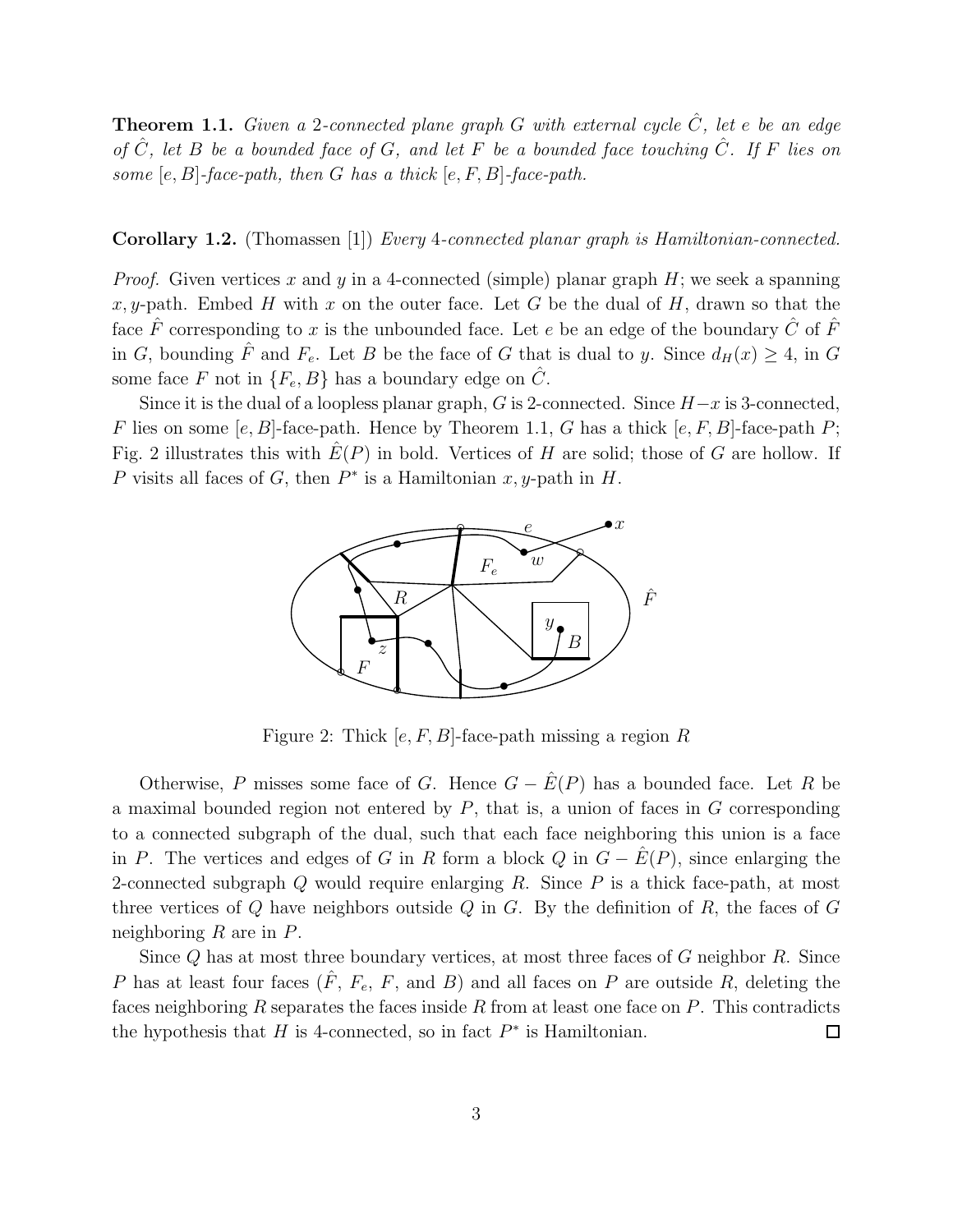The face F lies on no  $[e, B]$ -face-path if in  $\hat{G}$  the vertices for  $F_e$  and B lie outside the block containing the vertex for F. The face in G corresponding to the cut-vertex of  $\tilde{G}$  between them then separates F from  ${F_e, B}$ . To incorporate this possibility in a single inductive statement that applies in all situations, we prove Theorem 1.1 in a more detailed form.

**Theorem 1.3.** Given a 2-connected plane graph G with external cycle  $\hat{C}$ , let e be an edge of  $\hat{C}$ , let F be a face touching  $\hat{C}$ , and let B be a bounded face of G. Either G has a thick  $[e, F, B]$ -face-path, or G has a thick  $[e, B]$ -face-path P such that F is inside a block of  $G - E(P)$  having only two boundary vertices.

For convenience, let a face-path as specified in Theorem 1.3 be a *suitable* path. Thomassen obtained his theorem on 4-connected planar graphs by proving the following stronger result.

**Theorem 1.4.** (Thomassen [1]) Let H be a 2-connected plane graph with external cycle C. If  $v \in V(C)$  and  $e \in E(C)$  and  $u \in V(H - v)$ , then H has a u, v-path P containing e such that each component of  $H - V(P)$  has at most three neighbors on P, and components of  $H - V(P)$  containing an edge of C have at most two neighbors on P.

When H is 4-connected, Thomassen's conclusion immediately implies that  $P$  is a spanning u, v-path, since otherwise H would have a separating set of size at most 3 in  $V(P)$ . With G being the dual of  $H$ , Theorem 1.4 almost implies our Theorem 1.3. To explain the relationship, we describe what Theorem 1.4 says about the dual graph.

Draw H with v on the external cycle; in G the face corresponding to v is  $\hat{F}$ . The face corresponding to u is B. Thomassen's edge e becomes adjacent faces F and F', both touching  $\tilde{C}$ . Thus he specifies more than our single face F touching  $\tilde{C}$ , but he does not specify the initial edge of P the way we specific the initial edge e of  $\hat{E}(P)$ . A component of  $H - V(P)$ corresponds to a maximal region of  $G - \hat{E}(P)$  not entered by the face path, which forms a block in  $G-\hat{E}(P)$ . Having at most three neighbors on P corresponds to being surrounded by at most three faces of the face-path in G and hence having at most three boundary vertices. The final clause is analogous to our case with F separated from  $\{F_e, B\}$ .

The aspect of our result that is not implied by Thomassen's result is the specification of the initial edge. The freedom to specify this edge in combining subpaths is a key reason why our proof is simpler.

## 2 Proof of Theorem 1.3

We are given a 2-connected plane graph G with external cycle  $\hat{C}$ , an edge e of  $\hat{C}$ , a face F touching  $\hat{C}$ , and a bounded face B of G. We seek a suitable path P, defined as in Theorem 1.3. We emphasize that boundary vertices for blocks in  $G-\hat{E}(P)$  are those having outside neighbors in G, not just outside neighbors in  $G - \hat{E}(P)$ .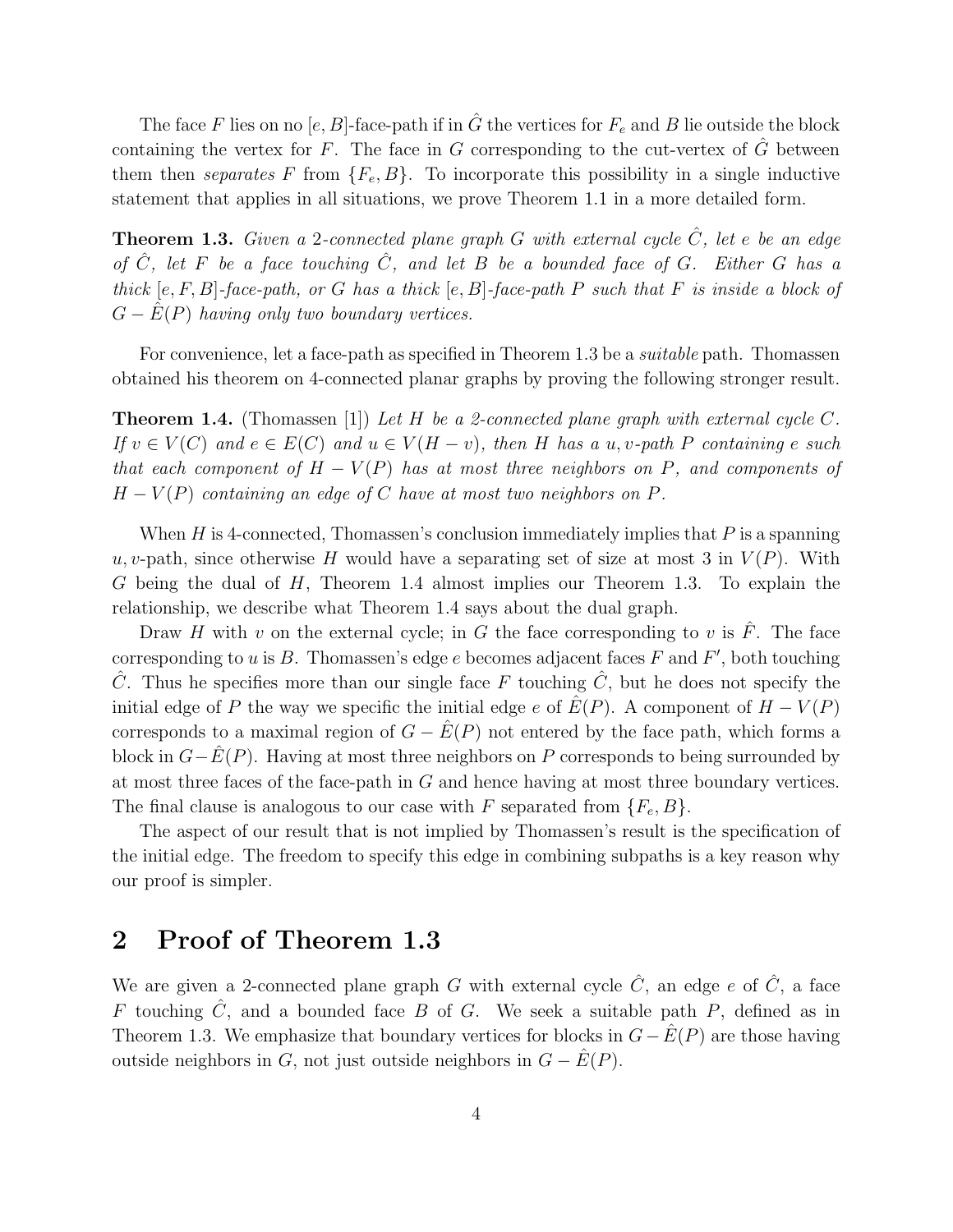Our approach is inductive. When  $G$  has only one bounded face, it serves as all of  ${F_e, F, B}$ , the [e, F, B]-face-path P has length 1, and  $G-E(P)$  is a path (in which each block has only two vertices). Otherwise, we consider a minimal counterexample  $G$  (fewest vertices). In various cases, we construct a suitable path in G from suitable paths in subgraphs.

A separating face in a 2-connected plane graph  $G$  is a face  $X$  whose corresponding dual vertex is a cut-vertex of the weak dual  $\hat{G}$ . In terms of G, deleting the vertices of  $X \cap \hat{C}$ disconnects  $\hat{C}$ . An X-slice of G is a maximal subgraph of G containing X (that is, its boundary) in which  $X$  is not a separating face.

#### **Lemma 2.1.** A minimal counterexample G has no separating face.

*Proof.* If G has a separating face X, then let G' and G'' be subgraphs of G such that  $G' \cup G'' = G$ , each is a union of X-slices of G, and each X-slice appears in only one of  $\{G', G''\}$ . Each of G' and G'' is 2-connected and smaller than G (see Figure 3).

**Case 1:**  $F_e$  and B lie in one of  $\{G', G''\}$ . By symmetry, let G' be the subgraph containing  $F_e$  and B. By the minimality of G, in G' there is a suitable path P; it is an  $[e, F, B]$ -face-path if F is contained in  $G'$ , and otherwise it may be any thick  $[e, B]$ -face-path. If P does not visit X, then the full boundary of X lies in one block of  $G' - \hat{E}(P)$ , and including the rest of  $G''$  just enlarges that block without changing the boundary vertices. If P visits X, then edges on the boundary of X that are shared with other faces in  $G''$  are single-edge blocks in  $G' - \hat{E}(P)$  (and none of them can be e). Adding the rest of  $G''$  absorbs them into a single block of  $G-\hat{E}(P)$  having two boundary vertices as a subgraph of G, without changing other blocks. Regardless of where  $F$  is,  $P$  is suitable for  $G$ .

**Case 2:**  $F_e$  and B do not both lie in one of  $\{G', G''\}$ . In particular,  $X \notin \{F_e, B\}$ . We assemble a suitable path by combining suitable paths for  $G'$  and  $G''$ . By symmetry, we may assume  $e \in E(G')$ . Let P' be a thick  $[e, F, X]$ -face-path in G' if F is a face in G'; otherwise P' is any thick  $[e, X]$ -face-path in G'. Now let e' be the edge across which P' enters X. The second path  $P''$  is a thick  $[e', F, B]$ -face-path in  $G''$  if F is a face in  $G''$ ; otherwise it is any thick  $[e', B]$ -face-path in G''. Combining P' and P'' yields a suitable path P in G.  $\Box$ 



Figure 3: Excluding a separating face

With separating faces forbidden, we will decompose  $G$  in a different way, using subgraphs  $G_1$  and  $G_2$ . After defining them, we will restrict the form of  $G_1$ .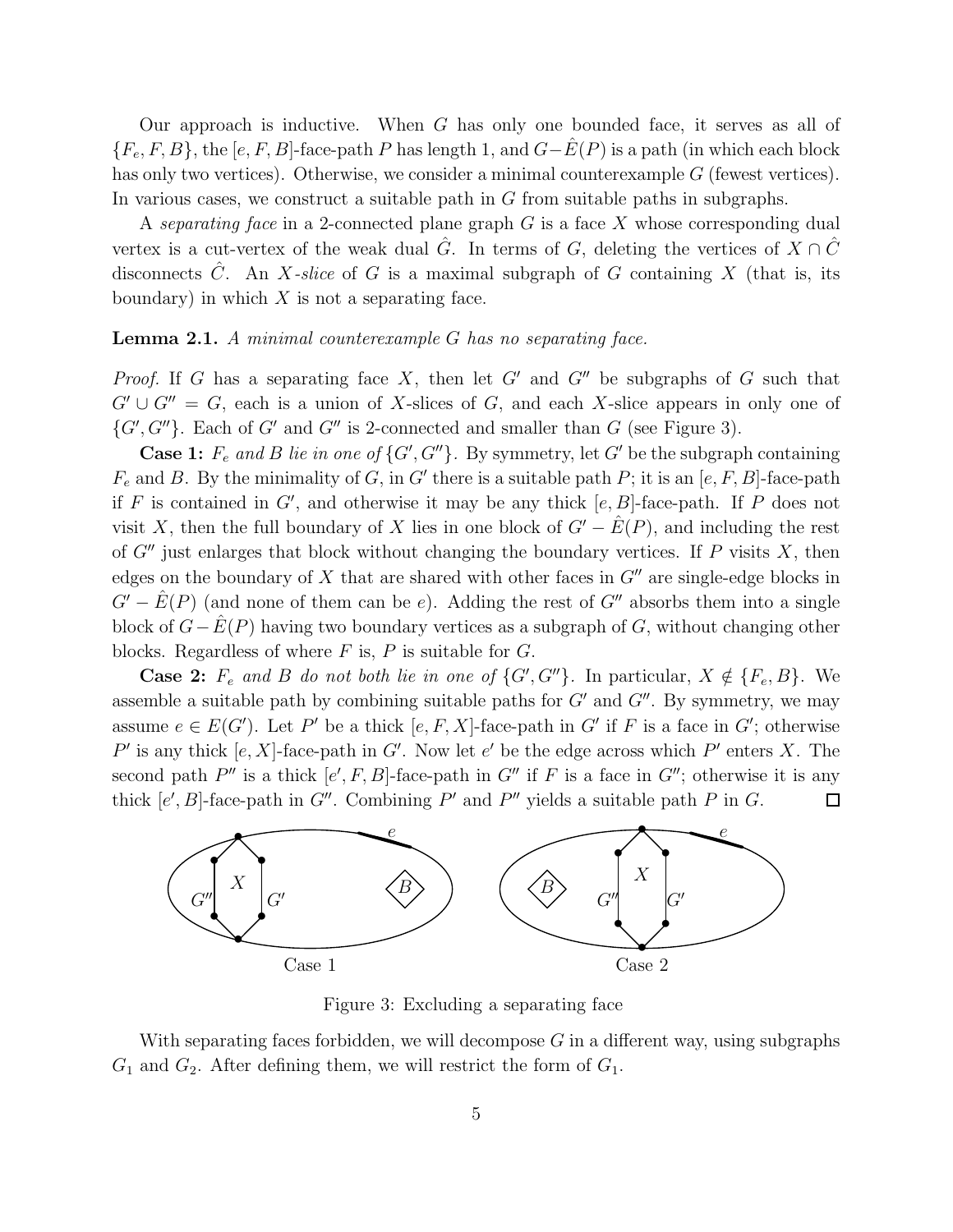**Definition 2.2.** In a minimal counterexample G, the outer boundary  $\hat{C}$  contains two paths that join  $e$  and  $F$ . Since  $G$  has no separating face (by Lemma 2.1), at least one of these paths is not touched by B. Let  $\hat{Q}$  be a path from e to F along  $\hat{C}$  that is not touched by B. Let F be the set of bounded faces of G from  $F_e$  to F that touch  $\hat{Q}$ . Let  $G_1$  be the subgraph of G consisting of the union of the faces in  $\mathcal F$  and all faces enclosed by  $\mathcal F$ . Let  $G_2$  be the union of all bounded faces of G that are not in  $G_1$  (this includes F).

**Lemma 2.3.** In a minimal counterexample  $G$ , the weak dual of  $G_1$  is a path.

*Proof.* The plane graph  $G_1$  is bounded by  $\hat{Q}$  and portions of the boundaries of the faces in F. We consider ways in which the weak dual  $\hat{G}_1$  of  $G_1$  may fail to be a path.

If some face of  $G_1$  is not in F, then let  $\hat{H}$  be a component of  $\hat{G} - \mathcal{F}$ . By the construction of  $G_1$ , there are two faces X and Y in  $G_1$  whose corresponding vertices x and y in  $\hat{G}_1$  form a separating set in  $\hat{G}_1$ . Let the plane graph H be the union of the faces in G corresponding to the vertices of  $\hat{H}$ . The outer boundary of H consists of part of the boundary of X, part of the boundary of Y, and possibly part of  $\tilde{C}$  joining X and Y. Figure 4 shows two ways this may occur, labeled  $H_1$  and  $H_2$ . Note that H has no cut-vertex, since  $\hat{H}$  is connected.

Such a subgraph  $H$  has at most three boundary vertices as a subgraph of  $G$ . At most two boundary vertices lie along  $\hat{C}$ . All other boundary vertices of H are incident to both X and Y, since every edge bounding H lies along X or Y or  $\tilde{C}$ . Also, if H has two boundary vertices that are incident to both  $X$  and  $Y$ , then it has no other boundary vertices. In the case labeled  $H_2$  in Figure 4, the dashed edges indicate the possibility of other similar blocks or single edges caught between  $X$  and  $Y$ .

The remaining case is when faces X and Y in  $\mathcal F$  have two common boundary edges sharing a vertex z. This is shown in Figure 4 as  $H_3$ .

In each case, we use the minimality of  $G$  to obtain suitable paths in smaller graphs.



Figure 4: Restricting  $G_1$ 

**Case 1:** H exists and has two boundary vertices on  $\hat{C}$ . Let u and v be the boundary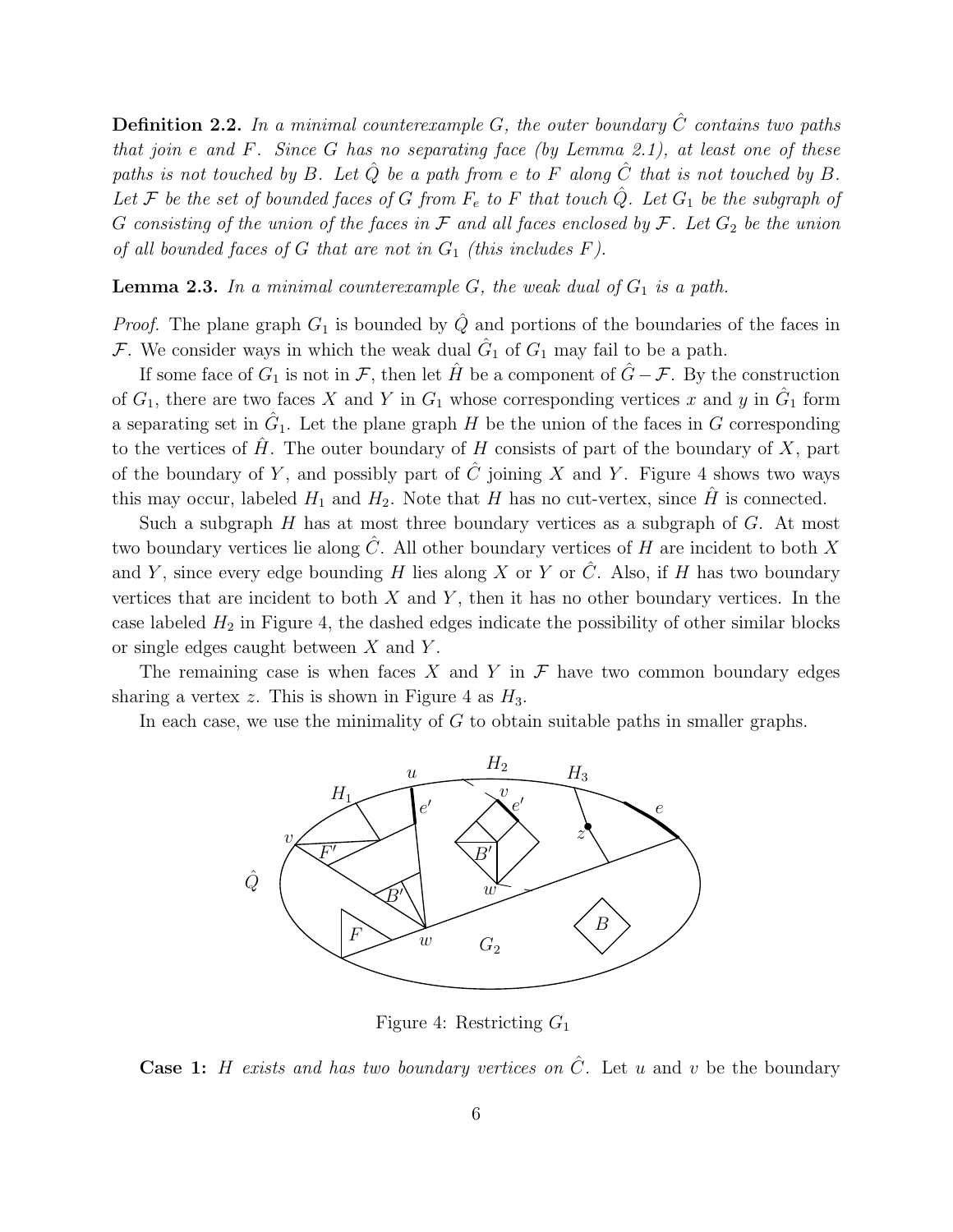vertices of H on  $\hat{C}$ , with u closer to e than v along  $\hat{Q}$  (see H<sub>1</sub> in Figure 4.) Since H contains a vertex z interior to  $G_1$ , in H there is more than one face. Also, since H corresponds to a component of  $G_1 - \{x, y\}$ , there is a common vertex w of X and Y that is a boundary vertex of  $H$ . Hence  $H$  has exactly three boundary vertices as a subgraph of  $G$ . (Note that w need not be on the boundary of  $G_2$  as in Figure 4. There may be additional components of  $G - \{x, y\}$  or single edges as shown under  $H_2$ .)

Let  $G'$  be the graph obtained from  $G$  by replacing  $H$  with a single face  $K$  having vertex set  $\{u, v, w\}$ , occupying the same region as H. The graph G' is 2-connected; let P' be a face-path of  $G'$  as guaranteed by the minimality of G. If  $P'$  does not visit K, then  $P'$  has the desired properties in  $G$ , since replacing K with H does not change the boundary vertices of any block obtained by deleting  $\hat{E}(P')$ .

If  $P'$  visits K, then it must cross both uw and vw, crossing uw first. We obtain a suitable path P in G by replacing K along P' with a suitable path in H. Let  $e'$  be the edge of the boundary of H that is incident to u and not on  $\hat{C}$ , let F' be a face of H touching  $\hat{C}$  at v, and let  $B'$  be the bounded face of H that is incident to w and contains the first edge of the path from w to v along the boundary that does not pass through u (see Figure 4). Since  $H$ is 2-connected and smaller than  $G$ , we obtain a suitable path  $P''$ . Delete the initial outer face of H from  $P''$  and insert the rest into  $P'$  in place of K to form P.

In any block of  $G' - \hat{E}(P')$  containing w, already w is a boundary vertex, since the edges wu and wv lie in  $G'$  but not in the block. Hence replacing  $H$  does not cause trouble for these blocks. If  $P''$  does not enter  $F'$  (note that H may have separating faces), then  $F'$  lies in a block of  $H - \hat{E}(P'')$  having at most two boundary vertices as a subgraph of H; adding the boundary vertex  $v$  when viewing the block as a subgraph of  $G$  causes no trouble. Hence for the discussion of v we may assume that  $P''$  enters  $F'$ .

For the role of u, v, or w as a boundary vertex, if  $F_{e'}$ ,  $F'$ , or  $B'$  (respectively) is the only face of H incident to that vertex, then the block(s) of  $H - \hat{E}(P'')$  containing that vertex are single edges and hence thin. If there are other such faces, then the edges of the visited face already ensure that the specified vertex will be a boundary vertex of its block in  $H - \hat{E}(P'')$ as a subgraph of  $H$ . Hence expanding the graph to  $G$  does not add boundary vertices.

**Case 2:** H exists and has two boundary vertices, each a common vertex of  $X$  and  $Y$ . Let v and w be the boundary vertices of H, with v closer to  $\hat{C}$  along X and Y (see  $H_2$  in Figure 4.) Form G' by replacing H with the single edge  $vw$ . Again G' is 2-connected; let P' be a resulting suitable path. If  $P'$  does not cross  $vw$ , then  $P'$  is suitable in  $G$ .

If  $P'$  crosses vw, then we obtain the suitable path  $P$  in  $G$  by inserting into  $P'$  (between X and Y) a suitable path  $P''$  for H (after deleting the outer face at which it starts). Let  $e'$ be the edge of the boundary of H incident to v that is nearer to  $F_e$  along  $\hat{Q}$ . Let B' be the bounded face of  $H$  containing the edge of the boundary incident to  $w$  that is farther from  $F_e$  along  $\hat{Q}$ . Since H is 2-connected and smaller than G, we obtain a thick  $[e', B']$ -face-path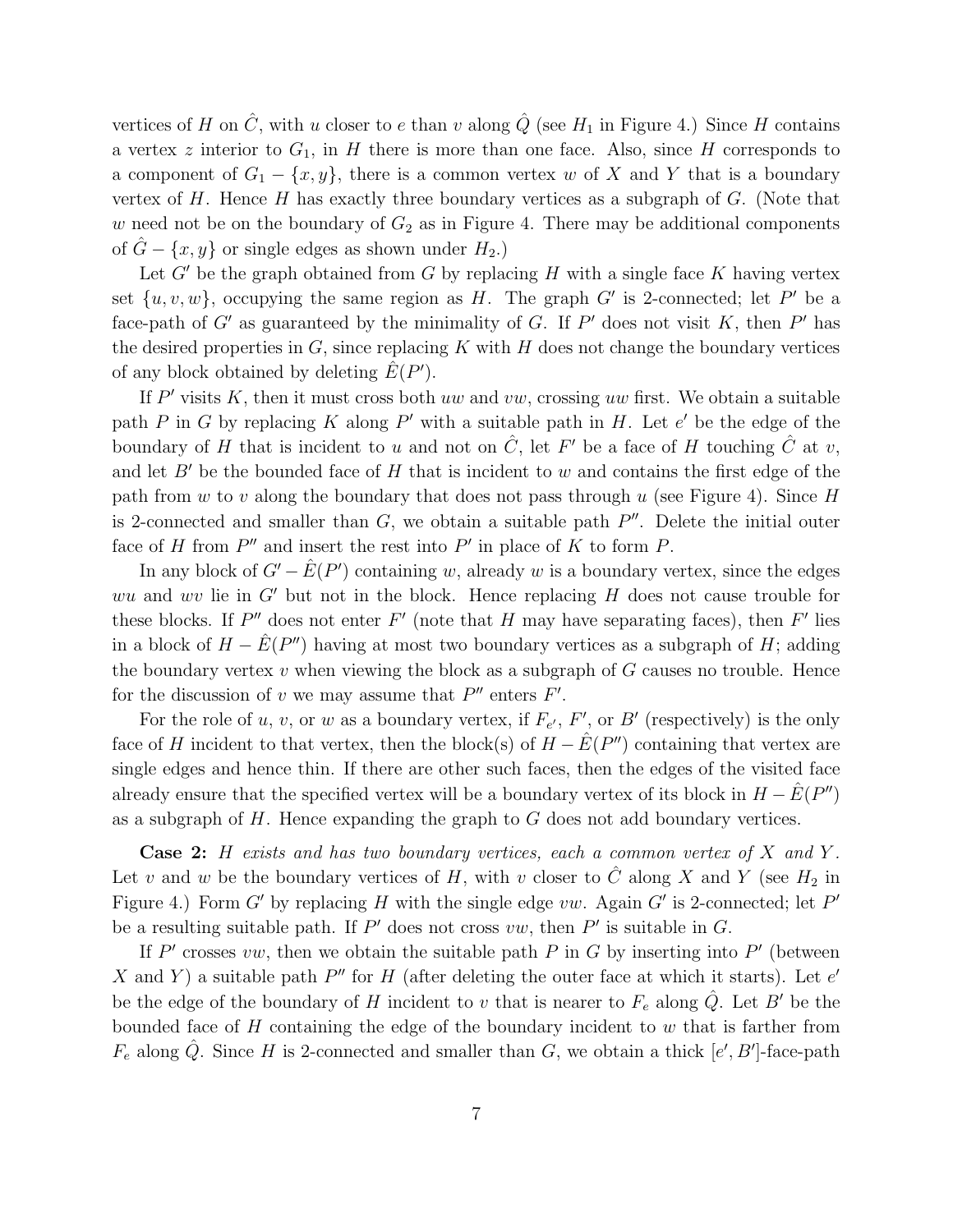in H. As in Case 1, the visiting of  $F_{e'}$  and B' ensures that v and w are boundary vertices (as subgraphs of H) for the blocks containing them in  $H - \hat{E}(P'')$ . Hence inserting P'' into  $P'$  to obtain P causes no trouble, and P is a suitable path in G.

**Case 3:** z is a common vertex of two edges in the boundary of both X and Y (see  $H_3$  in Figure 4). In this case, form G' by contracting one of the two edges incident to z. Whether the resulting suitable path  $P'$  crosses the remaining edge at z or not, re-expanding z allows  $P'$  to serve as a suitable path in  $G$ . 口

The next lemma completes the proof of the theorem.

Lemma 2.4. There is no minimal counterexample to Theorem 1.3.

*Proof.* Suppose that G with inputs  $[e, F, B]$  is a minimal counterexample, and define  $G_1$  and  $G_2$  as in Definition 2.2. By Lemma 2.3, the weak dual of  $G_1$  is a path, corresponding to a face-path  $P_1$  in  $G_1$  that enters  $G_1$  across e and ends in  $F$ .

Since G has no separating face, by Lemma 2.1,  $G_2$  is 2-connected. Let Q be the path common to the boundaries of  $G_1$  and  $G_2$ . Let  $e_2$  be the end edge of Q that lies in the boundary of F. Let  $F_2$  be the bounded face in  $G_2$  that is bounded by the edge at the other end of  $Q$ , which is shared also by  $F_e$ . Applying the induction hypothesis to  $G_2$  with inputs  $[e_2, F_2, B]$ , we obtain in  $G_2$  a suitable path  $P_2$  (see Figure 5).

We aim to combine  $P_1$  and  $P_2$  (after deleting the unbounded face that starts  $P_2$ ) to obtain a thick  $[e, F, B]$ -face-path in G. However, blocks in  $G_2 - E(P_2)$  may gain additional boundary vertices as subgraphs of G. For example, in Figure 5, the block K in  $G_2 - E(P_2)$ has boundary vertices  $\{u, v, w\}$  as a subgraph of  $G_2$ , but it is also a block in  $G - \hat{E}(P_1 \cup P_2)$ and then it gains x as a boundary vertex when viewed as a subgraph of  $G$ .



Figure 5: Combining  $G_1$  and  $G_2$ 

Any added boundary vertices for a block in  $G_2 - \hat{E}(P_2)$  lie along Q. Because  $P_2$  visits  $F_2$ (or  $F_2$  lies in a block of  $G_2-\hat{E}(P_2)$  having two boundary vertices), each block K of  $G_2-\hat{E}(P_2)$